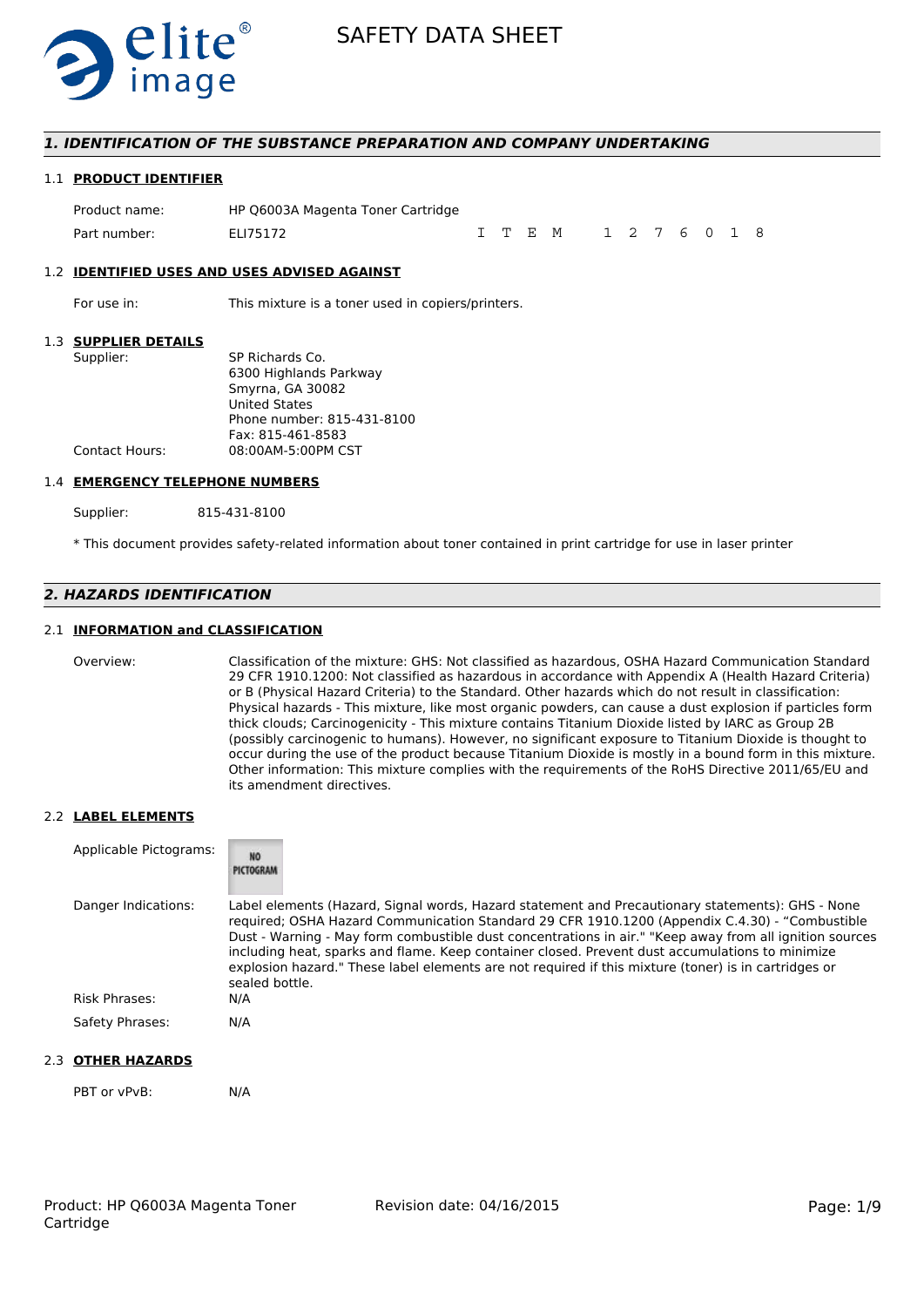

# *3. COMPOSITION / INFORMATION ON INGREDIENTS*

| Ingredients                   | <b>CAS number</b>   | Weight % | <b>OSHA</b><br><b>PEL</b> | <b>ACGIH</b><br><b>TLV</b> | Other                                                                                                                                                                                                                                                                                                                                                                                       |
|-------------------------------|---------------------|----------|---------------------------|----------------------------|---------------------------------------------------------------------------------------------------------------------------------------------------------------------------------------------------------------------------------------------------------------------------------------------------------------------------------------------------------------------------------------------|
| Styrene Acrylate<br>Copolymer | <b>TRADE SECRET</b> | 70-90    |                           |                            | TSCA listed/exempted: Yes                                                                                                                                                                                                                                                                                                                                                                   |
| Wax                           | <b>TRADE SECRET</b> | $5 - 15$ |                           |                            | TSCA listed/exempted: Yes                                                                                                                                                                                                                                                                                                                                                                   |
| Pigment                       | TRADE SECRET        | $3-10$   |                           |                            | TSCA listed/exempted: Yes                                                                                                                                                                                                                                                                                                                                                                   |
| Amorphous Silica              | 7631-86-9           | $<$ 5    |                           |                            | TSCA listed/exempted: Yes                                                                                                                                                                                                                                                                                                                                                                   |
| Titanium Dioxide              | 13463-67-7          | <1       |                           |                            | TSCA listed/exempted: Yes. Refer<br>to Section 8 for information on<br>exposure limits and Section 11 for<br>toxicological information. All the<br>substances in this mixture are<br>listed or exempted in the inventory<br>of TSCA (USA), AICS (Australia),<br>DSL (Canada), IECSC (China),<br>EINECS/ELINCS (EU), ENCS (Japan),<br>KECI (Korea), PICCS (Philippines)<br>and ECN (Taiwan). |

The Full Text for all R-Phrases are Displayed in Section 16 **COMPOSITION COMMENTS**

The Data Shown is in accordance with the latest Directives.

This section provides composition information for the toner powder contained in specially designed container inside of the print cartridge.

## *4. FIRST-AID MEASURES*

#### 4.1 **FIRST AID MEASURES**

### 4.1.1 **FIRST AID INSTRUCTIONS BY RELEVANT ROUTES OF EXPOSURE**

| Inhalation:   | Provide fresh air immediately. If symptoms occur, seek medical advice.                                                                                |
|---------------|-------------------------------------------------------------------------------------------------------------------------------------------------------|
| Eye contact:  | Do not rub eyes. Immediately rinse with plenty of clean running water until particles are washed<br>out. If irritation persists, seek medical advice. |
| Skin contact: | Wash out particles with plenty of water and soap. If irritation develops, seek medical advice.                                                        |
| Ingestion:    | Clean mouth out with water. Drink several glasses of water. If sickness develops, seek medical<br>advice.                                             |

### 4.1.2 **ADDITIONAL FIRST AID INFORMATION**

| Additional first aid information:     | N/A                                                                                                                                                                        |
|---------------------------------------|----------------------------------------------------------------------------------------------------------------------------------------------------------------------------|
| Immediate Medical Attention Required: | Immediate medical attention may be required in the unlikely event of extreme<br>inhalation, eye contact or unusual reaction due to physical idiosyncrasy of the<br>person. |
| 4.2 SYMPTOMS AND EFFECTS              |                                                                                                                                                                            |

Acute Symptoms from Exposure: Eye contact: Irritation may occur by mechanical abrasion. Skin contact: Minimal skin irritation may occur. Inhalation: Slight irritation of respiratory tract may occur with exposure to large amount of toner dust. Ingestion: Ingestion is an unlikely route of entry under normal conditions of use. Delayed Symptoms from Exposure: N/A

# 4.3 **IMMEDIATE SPECIAL TREATMENT OR EQUIPMENT REQUIRED**

N/A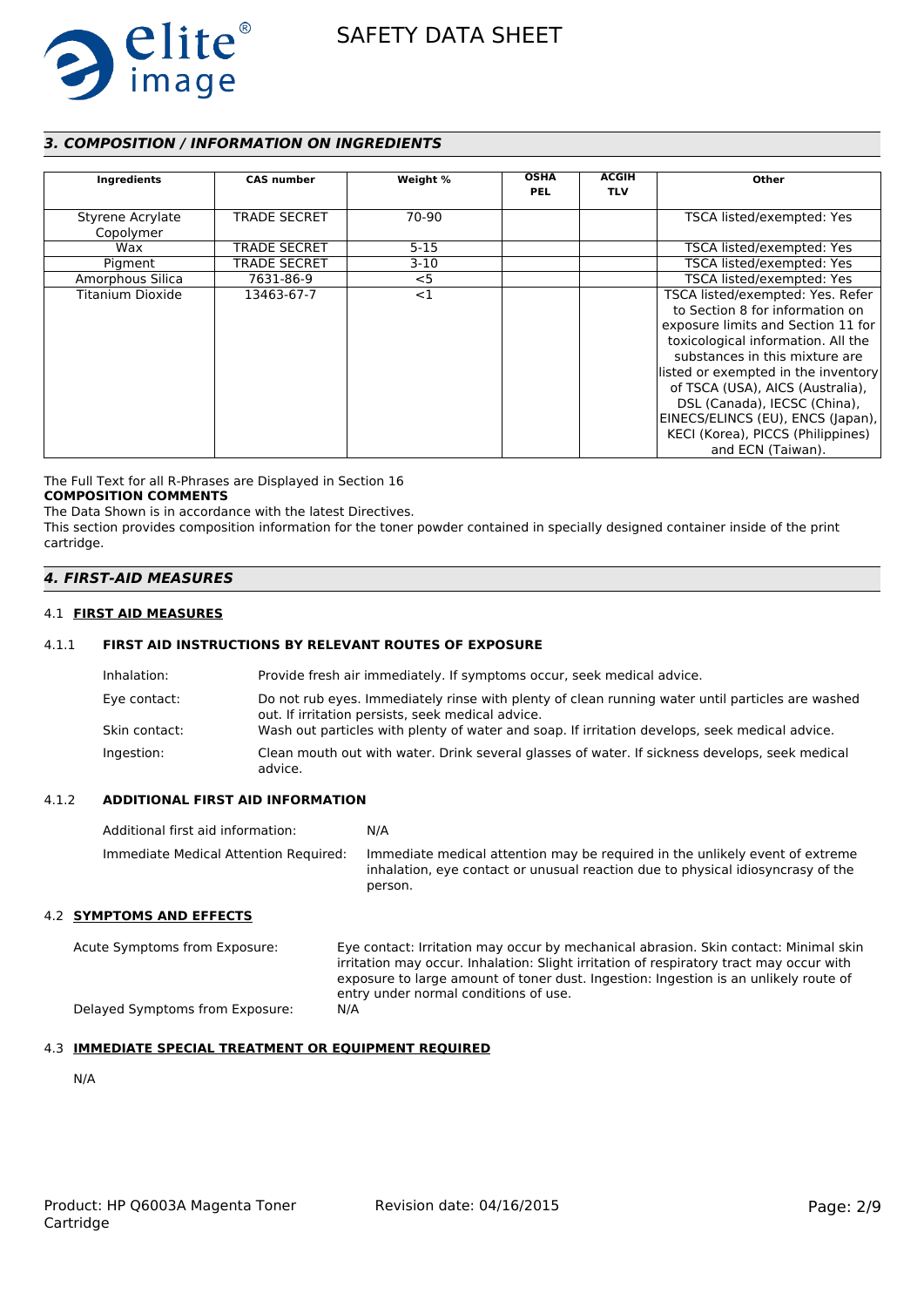

### *5. FIRE-FIGHTING MEASURES*

#### 5.1 **EXTINGUISHING MEDIA**

| Recommended Extinguishing Media:    | Water, foam, dry chemical |
|-------------------------------------|---------------------------|
| Extinguishing Media Not to be Used: | None known.               |

#### 5.2 **SPECIAL HAZARD**

Unusual Fire/Explosion Hazards: Toner, like most organic powders, is capable of creating a dust explosion when particles form thick clouds in the presence of an ignition source. Carbon monoxide and carbon dioxide are hazardous resulting gases.

Extinguishing Media Not to be Used: N/A

#### 5.3 **ADVICE FOR FIRE FIGHTERS**

Avoid inhalation of smoke. Wear protective cloting an wear self-contained breathing apparatus

#### *6. ACCIDENTAL RELEASE MEASURES*

#### 6.1 **PERSONAL PRECAUTIONS, PROTECTIVE EQUIPMENT AND EMERGENCY PROCEDURES**

#### 6.1.1 **PRECAUTIONS FOR NON-EMERGENCY PERSONNEL**

Avoid dispersal of dust in the air. (Do not clear dust surfaces with compressed air.). Do not breathe dust.

#### 6.1.2 **ADDITIONAL FIRST AID INFORMATION**

N/A

#### 6.1.3 **PERSONAL PROTECTION**

Wear personal protective equipment as described in Section 8.

#### 6.2 **ENVIRONMENTAL PRECAUTIONS**

Regulatory Information: Keep product out of sewers and watercourses.

#### 6.3 **METHODS AND MATERIAL FOR CONTAINMENT AND CLEANUP**

Spill or Leak Cleanup Procedures: Eliminate sources of ignition including sparks and flammables. Non-sparking tools should be used. Shelter the released material (powder) from wind to avoid dust formation and scattering. Vacuum or sweep the material into a sealed container. If a vacuum cleaner is used, it must be dust explosion-proof. Dispose of the material in accordance with Federal/state/local requirements.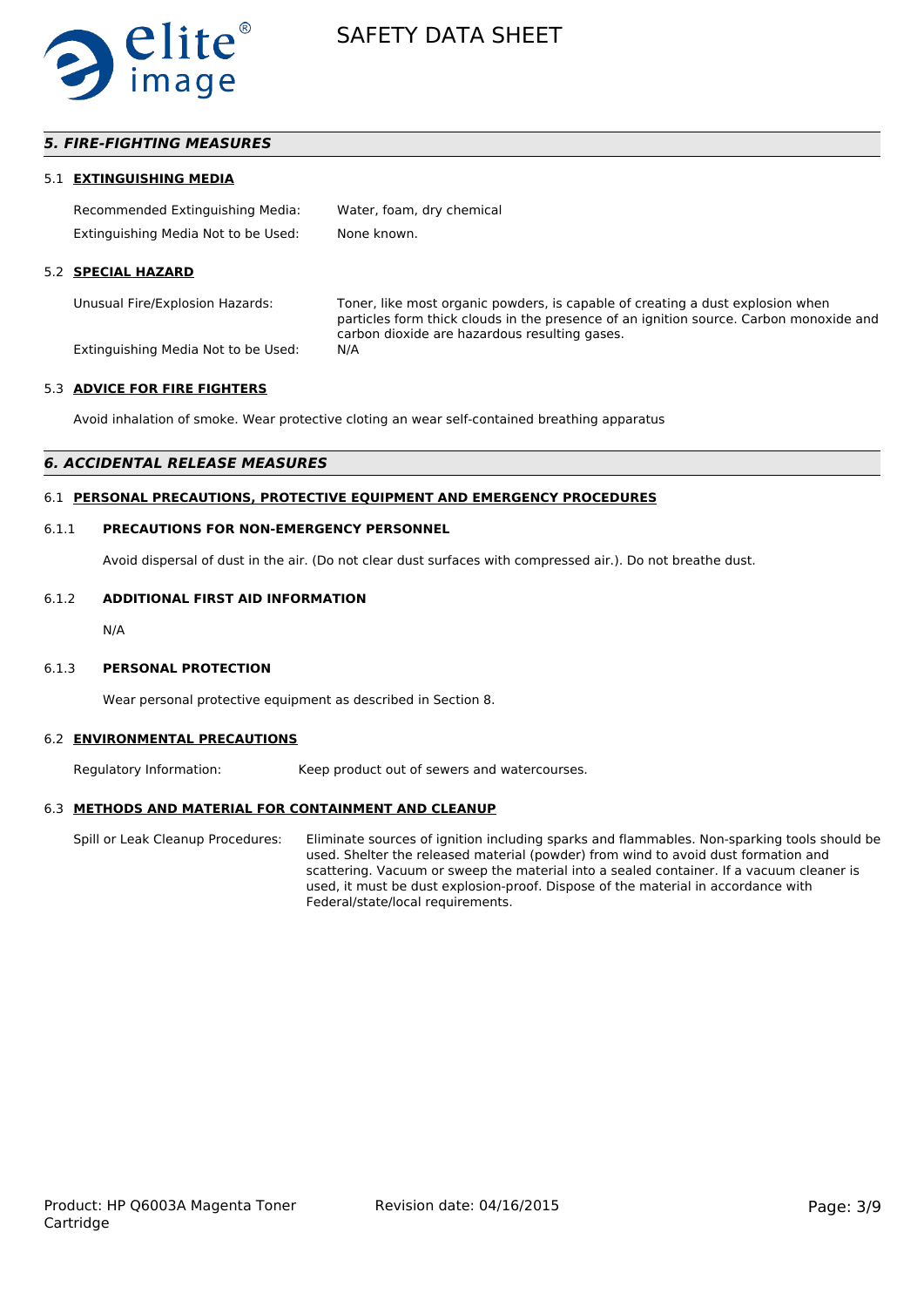

### *7. HANDLING AND STORAGE*

#### 7.1 **PRECAUTIONS FOR SAFE HANDLING**

Recommendations for Handling: No special precautions when used as intended. Keep containers closed, avoid creating dust. Keep away from ignition sources. Advice on General Hygiene: Never eat, drink or smoke in work areas. Practice good personal hygiene after using this material, especially before eating, drinking, smoking, using the restroom, or applying cosmetics.

#### 7.2 **CONDITIONS FOR SAFE STORAGE**

Avoid high temperatures, >100°F/32°C

#### 7.3 **SPECIFIC END USES**

Printing devices

#### *8. EXPOSURE CONTROLS/PERSONAL PROTECTION*

#### 8.1 **CONTROL PARAMETERS**

The best protection is to enclose operations and/or provide local exhaust ventilation at the site of chemical release in order to maintain airborne concentrations of the product below OSHA PELs (See Section 3). Local exhaust ventilation is preferred because it prevents contaminant dispersion into the work area by controlling it at its source.

#### 8.2 **EXPOSURE CONTROLS**

#### **Respiratory protection:**

IMPROPER USE OF RESPIRATORS IS DANGEROUS. Seek professional advice prior to respirator selection and use. Follow OSHA respirator regulations (29 CFR 1910.134 and 1910.137) and, if necessary, wear a NIOSH approved respirator. Select respirator based on its suitability to provide adequate worker protection for given work conditions, levels of airborne contamination, and sufficient levels of oxygen.

#### **Eye/Face Protection:**

Contact lenses are not eye protective devices. Appropriate eye protection must be worn instead of, or in conjunction with contact lenses.

#### **Hand/Skin Protection:**

For emergency or non-routine operations (cleaning spills, reactor vessels, or storage tanks), wear an SCBA. WARNING! Air purifying respirators do not protect worker in oxygen deficient atmospheres.

#### **Additional Protection:**

N/A

#### **Protective Clothing and Equipment:**

Wear chemically protective gloves, boots, aprons, and gauntlets to prevent prolonged or repeated skin contact. Wear splashproof chemical goggles and face shield when working with liquid, unless full face piece respiratory protection is worn.

#### **Safety Stations:**

Make emergency eyewash stations, safety/quick-drench showers, and washing facilities available in work area.

#### **Contaminated Equipment:**

Separate contaminated work clothes from street clothes. Launder before reuse. Remove material from your shoes and clean personal protective equipment. Never take home contaminated clothing.

#### **Comments:**

Never eat, drink or smoke in work areas. Practice good personal hygiene after using this material, especially before eating, drinking, smoking, using the restroom, or applying cosmetics.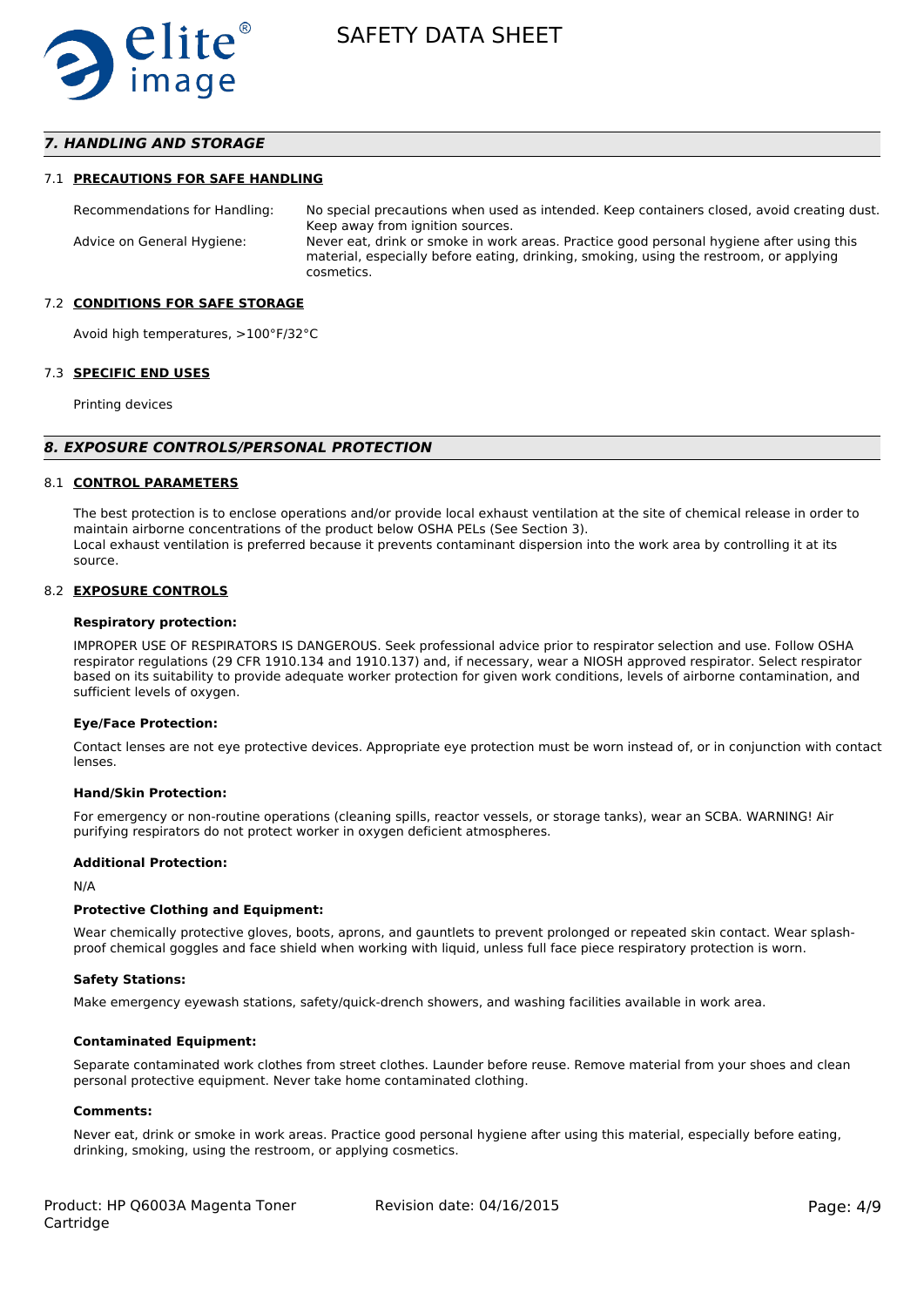

# *9. PHYSICAL AND CHEMICAL PROPERTIES*

# 9.1 **DETAIL INFORMATION**

| Physical state:            | APPEARANCE: Fine magenta powder |
|----------------------------|---------------------------------|
| Color:                     | Magenta                         |
| Odor:                      | None or slight plastic odor     |
| Odor threshold:            | N/A                             |
|                            |                                 |
| Boiling point:             | N/A                             |
| Melting point:             | N/A                             |
| Flash point:               | N/A                             |
| <b>Explosion limits:</b>   | N/A                             |
| Relative density:          | $1.0 - 1.5$                     |
| Auto-ignition temperature: | N/A                             |
|                            |                                 |

#### 9.2 **OTHER INFORMATION**

SOLUBILITY: Negligible in water. Partially soluble in some organic solvents such as Toluene and Tetrahydrofuran.

# *10. CHEMICAL STABILITY AND REACTIVITY*

# 10.1 **Reactivity:**

| <b>Reactivity Hazards:</b><br>Data on Mixture Substances: | None<br>None                                                                                                   |
|-----------------------------------------------------------|----------------------------------------------------------------------------------------------------------------|
| 10.2 Chemical Stability:                                  | The product is stable. Under normal conditions of storage and use, hazardous<br>polymerisation will not occur. |
| 10.3 Hazardous Polymerization:                            | Stable under conditions of normal use.                                                                         |
| 10.4 Conditions to Avoid:                                 | Keep away from heat, flame, sparks and other ignition sources.                                                 |
| 10.5 Incompatible Materials:                              | Strong oxidising materials                                                                                     |
| 10.6 Hazardous Decomposition:                             | Will not occur.                                                                                                |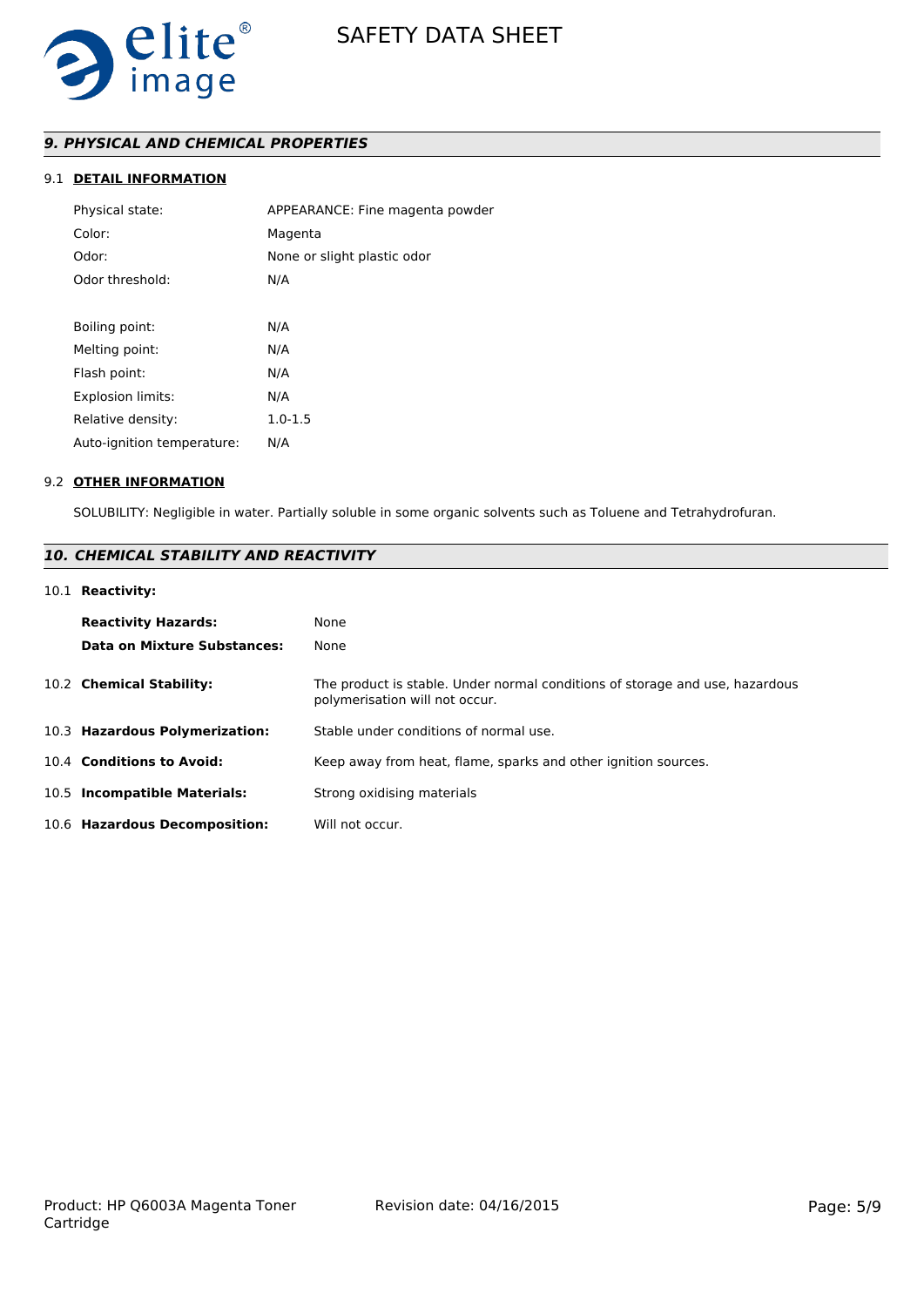

# *11. INFORMATION ON TOXICOLOGICAL EFFECT*

| <b>Mixtures:</b>                                               | According to our test results of this or similar mixture, and the information provided by the<br>suppliers about the substances contained in this mixture, seriously damaging effect is not<br>expected when this mixture is treated in accordance with standard industrial practices and<br>Federal/state/local requirements. Refer to Section 2 for potential health effects and Section 4 for<br>first aid measures.                                                                                                                                                                                                                                                                                                                                                                                                                                                                                                                                                                                                                                          |
|----------------------------------------------------------------|------------------------------------------------------------------------------------------------------------------------------------------------------------------------------------------------------------------------------------------------------------------------------------------------------------------------------------------------------------------------------------------------------------------------------------------------------------------------------------------------------------------------------------------------------------------------------------------------------------------------------------------------------------------------------------------------------------------------------------------------------------------------------------------------------------------------------------------------------------------------------------------------------------------------------------------------------------------------------------------------------------------------------------------------------------------|
| <b>Acute Toxicity:</b>                                         | Oral: LD50 rat > 5,000 mg/kg (OECD 425) (a similar product)                                                                                                                                                                                                                                                                                                                                                                                                                                                                                                                                                                                                                                                                                                                                                                                                                                                                                                                                                                                                      |
| <b>Skin Corrosion/Irritation:</b>                              | N/A                                                                                                                                                                                                                                                                                                                                                                                                                                                                                                                                                                                                                                                                                                                                                                                                                                                                                                                                                                                                                                                              |
| <b>Serious Eye Damage:</b>                                     | N/A                                                                                                                                                                                                                                                                                                                                                                                                                                                                                                                                                                                                                                                                                                                                                                                                                                                                                                                                                                                                                                                              |
| Inhalation:                                                    | N/A                                                                                                                                                                                                                                                                                                                                                                                                                                                                                                                                                                                                                                                                                                                                                                                                                                                                                                                                                                                                                                                              |
| <b>Sensitization:</b>                                          | Respiratory Sensitization: No test data available. None of the substances in this mixture is<br>classified as a respiratory sensitizer.                                                                                                                                                                                                                                                                                                                                                                                                                                                                                                                                                                                                                                                                                                                                                                                                                                                                                                                          |
| <b>Mutagenicity:</b>                                           | Ames test (Salmonella typhimurium, Escherichia coli) negative. (a similar product)                                                                                                                                                                                                                                                                                                                                                                                                                                                                                                                                                                                                                                                                                                                                                                                                                                                                                                                                                                               |
| <b>Carcinogenicity:</b>                                        | No test data available. Titanium Dioxide is listed by IARC as Group 2B (possibly carcinogenic to<br>humans); however, inhalation tests of Titanium Dioxide by Muhle et al. (Reference 2 - Test Data)<br>showed no significant carcinogenicity. Moreover, IARC monograph vol. 93 states that exposure<br>levels are assumed to be lower in the user industries, with the possible exception of workers who<br>handle large quantities of Titanium Dioxide. Titanium Dioxide in this mixture is within a small<br>quantity and mostly in a bound form. Therefore, no significant exposure to Titanium Dioxide is<br>thought to occur during the use of the product.                                                                                                                                                                                                                                                                                                                                                                                                |
| <b>Reproductive Toxicity:</b>                                  | No test data available. None of the substances in this mixture is classified for reproductive toxicity.                                                                                                                                                                                                                                                                                                                                                                                                                                                                                                                                                                                                                                                                                                                                                                                                                                                                                                                                                          |
| <b>STOT - Single Exposure:</b>                                 | N/A                                                                                                                                                                                                                                                                                                                                                                                                                                                                                                                                                                                                                                                                                                                                                                                                                                                                                                                                                                                                                                                              |
| <b>STOT - Multiple Exposure:</b>                               | No test data available. Inhalation tests of a toner for two years showed no significant                                                                                                                                                                                                                                                                                                                                                                                                                                                                                                                                                                                                                                                                                                                                                                                                                                                                                                                                                                          |
|                                                                | carcinogenicity. (Reference 1 - Test Data) In rats, chronic exposure to toner concentrations 4<br>mg/m3 and over lead to an accumulation of particles in the lung as well as to persistent<br>inflammatory processes and slight to moderate fibrotic changes in the lungs of rats. In hamsters,<br>these effects were only observed at significantly higher concentrations (> 20 mg/m3). The particle<br>accumulation in the lung tissue of the experimental animals is attributed to a damage and<br>overload of the lung clearance mechanisms and is called "lung overloading". This is not an effect<br>specific to toner dust but is generally observed when high concentrations of other, slightly soluble<br>dusts are inhaled. The lowest-observable-effect-level (LOEL) was 4 mg/m3 and the no-observable-<br>effect-level (NOEL) was 1 mg/m3 in rats. The NOEL was greater than 6 mg/m3 in hamsters.<br>(Reference 2 - Test Data) Toner concentration under the normal use of this product is estimated to<br>be less than 1 mg/m3.                     |
| Ingestion:                                                     | N/A                                                                                                                                                                                                                                                                                                                                                                                                                                                                                                                                                                                                                                                                                                                                                                                                                                                                                                                                                                                                                                                              |
| <b>Hazard Class Information:</b>                               | N/A                                                                                                                                                                                                                                                                                                                                                                                                                                                                                                                                                                                                                                                                                                                                                                                                                                                                                                                                                                                                                                                              |
| <b>Mixture on Market Data:</b>                                 | N/A                                                                                                                                                                                                                                                                                                                                                                                                                                                                                                                                                                                                                                                                                                                                                                                                                                                                                                                                                                                                                                                              |
| Symptoms:                                                      | N/A                                                                                                                                                                                                                                                                                                                                                                                                                                                                                                                                                                                                                                                                                                                                                                                                                                                                                                                                                                                                                                                              |
| Delayed/Immediate Effects: N/A<br><b>Test Data on Mixture:</b> | (Reference 1) "Negative Effect of Long-term Inhalation of Toner on Formation of<br>8-Hydroxydeoxyguanosine in DNA in the Lungs of Rats in Vivo", Yasuo Morimoto, et. Al., Inhalation<br>Toxicology, Vol. 17 (13) p.749-753 (2005). (Reference 2) Studies by Muhle, Bellmann,<br>Creutzenberg et al. "Lung clearance and retention of toner, utilizing a tracer technique during<br>chronic inhalation exposure in rats." Fundam. Appl. Toxicol 17 (1991) p.300-313. "Lung clearance<br>and retention of toner, TiO2, and crystalline Silica, utilizing a tracer technique during chronic<br>inhalation exposure in Syrian golden hamsters." Inhal. Toxicol. 10 (1998) p.731-751. "Subchronic<br>inhalation study of toner in rats." Inhal. Toxicol. 2 (1990) p.341-360. "Pulmonary response to toner<br>upon chronic inhalation exposure in rats." Fundam. Appl. Toxicol. 17 (1991) p.280-299.<br>"Pulmonary response to toner, TiO2 and crystalline Silica upon chronic inhalation exposure in<br>Syrian golden hamsters." Inhal. Toxicol. 10 (1998) p.699-729. |
| <b>Not Meeting Classification:</b>                             | N/A                                                                                                                                                                                                                                                                                                                                                                                                                                                                                                                                                                                                                                                                                                                                                                                                                                                                                                                                                                                                                                                              |
| <b>Routes of Exposure:</b>                                     | N/A                                                                                                                                                                                                                                                                                                                                                                                                                                                                                                                                                                                                                                                                                                                                                                                                                                                                                                                                                                                                                                                              |
| <b>Interactive Effects:</b>                                    | N/A                                                                                                                                                                                                                                                                                                                                                                                                                                                                                                                                                                                                                                                                                                                                                                                                                                                                                                                                                                                                                                                              |
| <b>Absence of Specific Data:</b>                               | N/A                                                                                                                                                                                                                                                                                                                                                                                                                                                                                                                                                                                                                                                                                                                                                                                                                                                                                                                                                                                                                                                              |
| Mixture vs Substance Data: N/A                                 |                                                                                                                                                                                                                                                                                                                                                                                                                                                                                                                                                                                                                                                                                                                                                                                                                                                                                                                                                                                                                                                                  |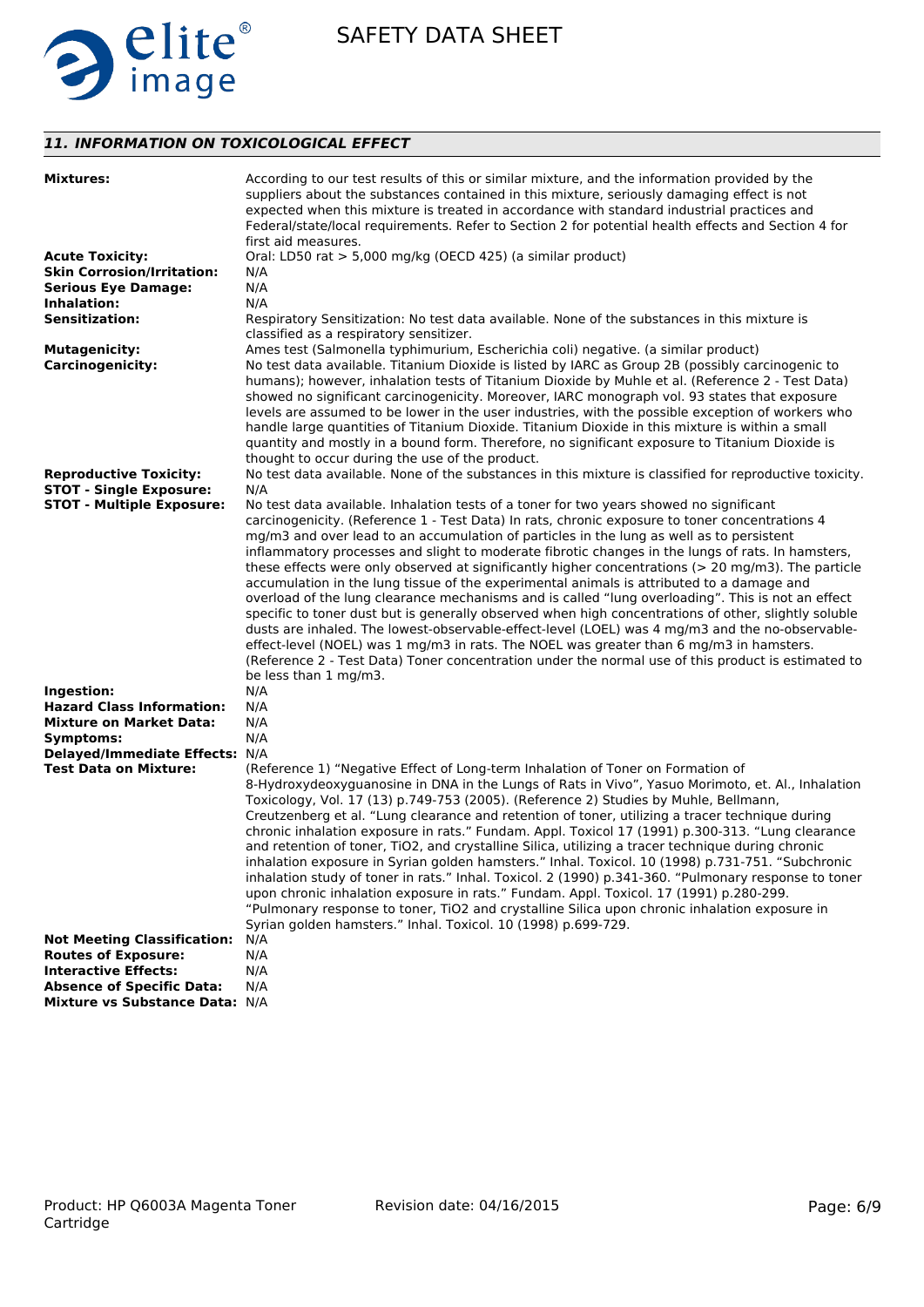

# *12. ECOLOGICAL INFORMATION*

| 12.1 <b>Eco toxicity:</b>           | According to the information provided by the suppliers about the substances contained in this<br>mixture, this mixture is not expected to be harmful to ecology. |
|-------------------------------------|------------------------------------------------------------------------------------------------------------------------------------------------------------------|
| 12.2 Degradability:                 | N/A                                                                                                                                                              |
| 12.3 Bioaccumulation Potential: N/A |                                                                                                                                                                  |
| 12.4 Mobility in Soil:              | N/A                                                                                                                                                              |
| 12.5 PBT & vPvB Assessment:         | N/A                                                                                                                                                              |
| 12.6 Other Adverse Effects:         | None known.                                                                                                                                                      |

# *13. DISPOSAL CONSIDERATIONS*

#### **Disposal Information:**

 Dispose as a solid waste in accordance with local authority regulations. Empty container retains product residue.

#### **Physical/Chemical Properties that affect Treatment:**

Symbol: This product is not classified as dangerous

Risk Phrases: This product is not classified according to the federal, state and local environmental regulations.

#### **Waste Treatment Information:**

Do not shred toner cartridge, unless dust-explosion prevention measures are taken. Finely dispersed particles may form explosive mixtures in air. Dispose of in compliance with federal, state, and local regulations.

### **Personal Protection Required:**

N/A

| <b>14. TRANSPORT INFORMATION</b> |                                                                                                                                             |
|----------------------------------|---------------------------------------------------------------------------------------------------------------------------------------------|
| 14.1 <b>ID Number:</b>           | None. Not a regulated material under the United States DOT, IMDG, ADR, RID, or ICAO/IATA.                                                   |
| 14.2 Shipping Name:              | None. Not a regulated material under the United States DOT, IMDG, ADR, RID, or ICAO/IATA.                                                   |
| 14.3 Hazard Class:               | None. Not a regulated material under the United States DOT, IMDG, ADR, RID, or ICAO/IATA.                                                   |
| 14.4 Packing Group:              | N/A                                                                                                                                         |
| 14.5 Environmental Hazards:      | Not a marine pollutant according to the IMDG Code. Not environmentally hazardous according<br>to the UN Model Regulations, ADR, RID or ADN. |
| 14.6 User Precautions:           | Do not open or break a container during transportation unless absolutely needed.                                                            |
| 14.7 Bulk Transport:             | N/A                                                                                                                                         |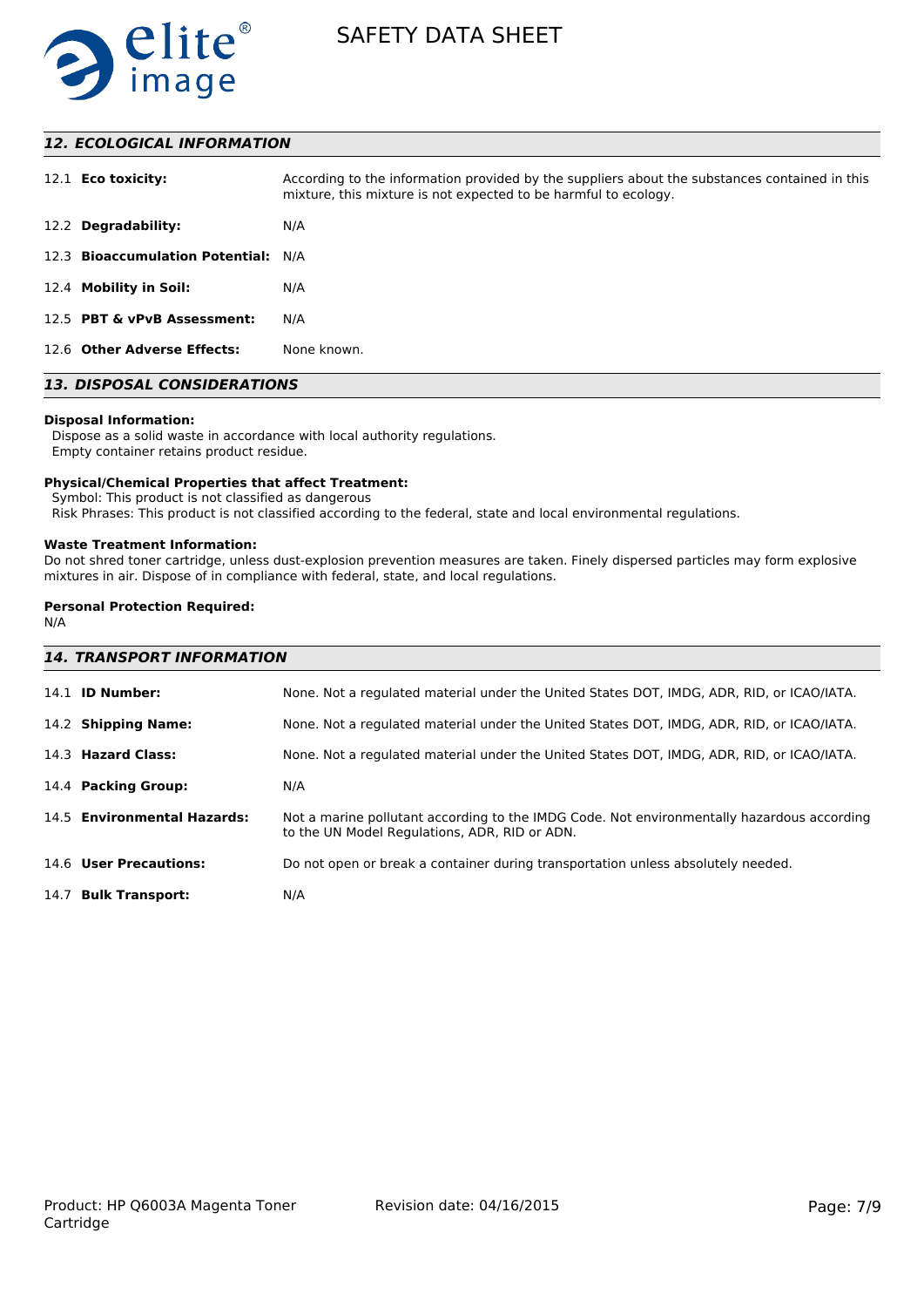

### *15. REGULATORY INFORMATION*

| 15.1 Regulatory Information: | TSCA: All the substances in this mixture are listed or exempted in accordance with TSCA. |
|------------------------------|------------------------------------------------------------------------------------------|
|------------------------------|------------------------------------------------------------------------------------------|

**EPA Regulatory Information:** N/A

**CERCLA Reportable Quantity:** Not applicable to this mixture.

#### 15.2 **Superfund Information:**

**Hazard Categories:**

**Immediate:** N/A

**Delayed:** N/A

**Fire:** N/A

**Pressure:** N/A

**Reactivity:** N/A

**Section 302 - Extremely Hazardous:** Not applicable to this mixture.

**Section 311 - Hazardous:** Immediate health hazard: No (All the ingredients of this product are bound within the mixture.) Chronic health hazard: No (All the ingredients of this product are bound within the mixture.) Sudden release of pressure hazard: No. Reactive hazard: No.

| 15.3 State Regulations:            | California Proposition 65 (Safe Drinking Water and Toxic Enforcement Act of 1986): This<br>product is in compliance with the regulation as all ingredients are bound within the<br>mixture.   |
|------------------------------------|-----------------------------------------------------------------------------------------------------------------------------------------------------------------------------------------------|
| 15.4 Other Regulatory Information: | This mixture complies with the requirements of the RoHS Directive 2011/65/EU and its<br>amendment directives. Please refer to any other Federal/state/local measures that may be<br>relevant. |
| <b>16. OTHER INFORMATION</b>       |                                                                                                                                                                                               |
| <b>General Comments:</b>           | This information is based on our current knowledge. It should not therefore be construed as                                                                                                   |

guaranteeing specific properties of the products as described or their suitability for a particular application

**Creation Date of this SDS:** 09/22/2015